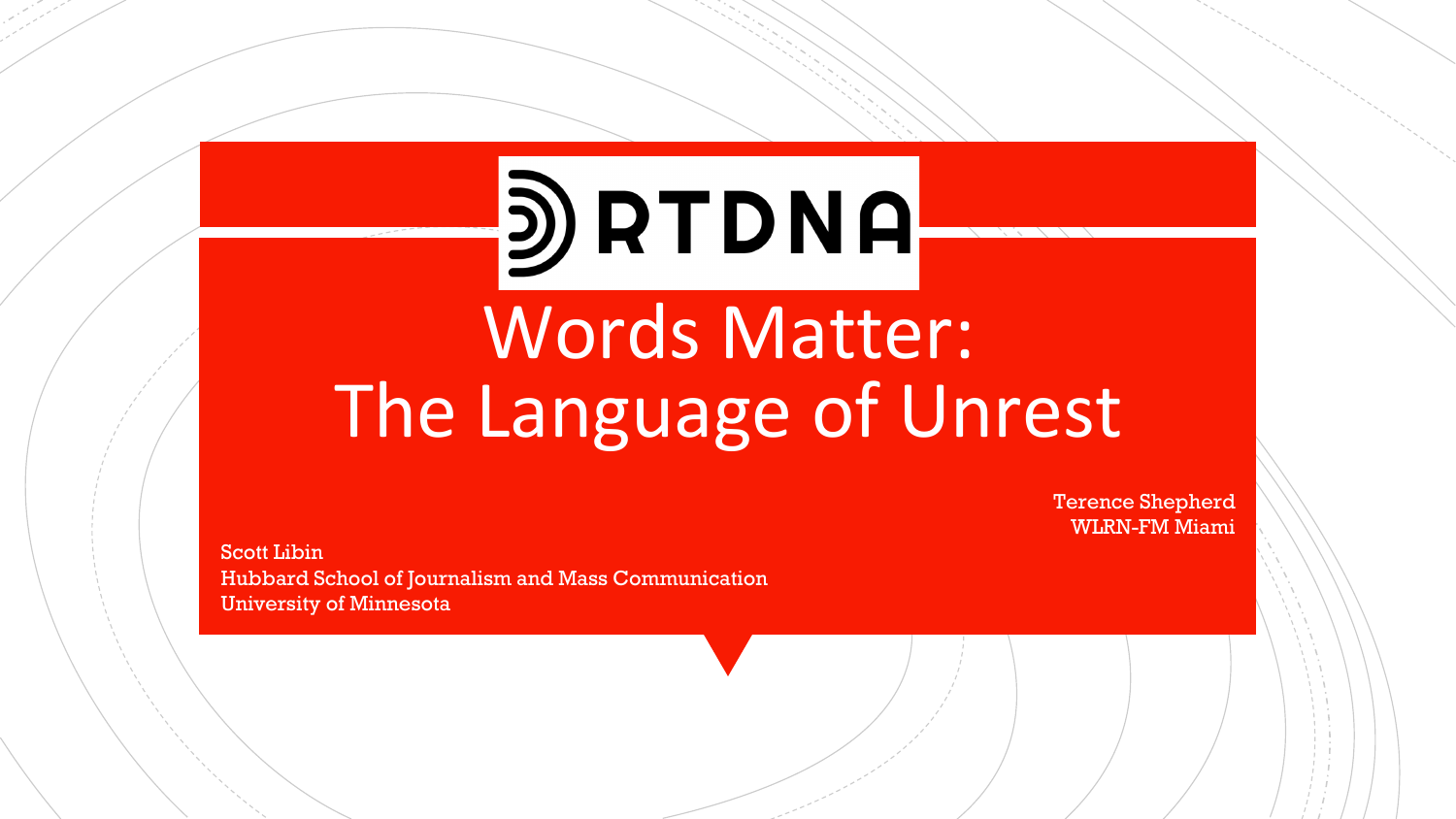D) RTDNA

- **Death**
- **Killing**
- **Homicide**
- **Murder**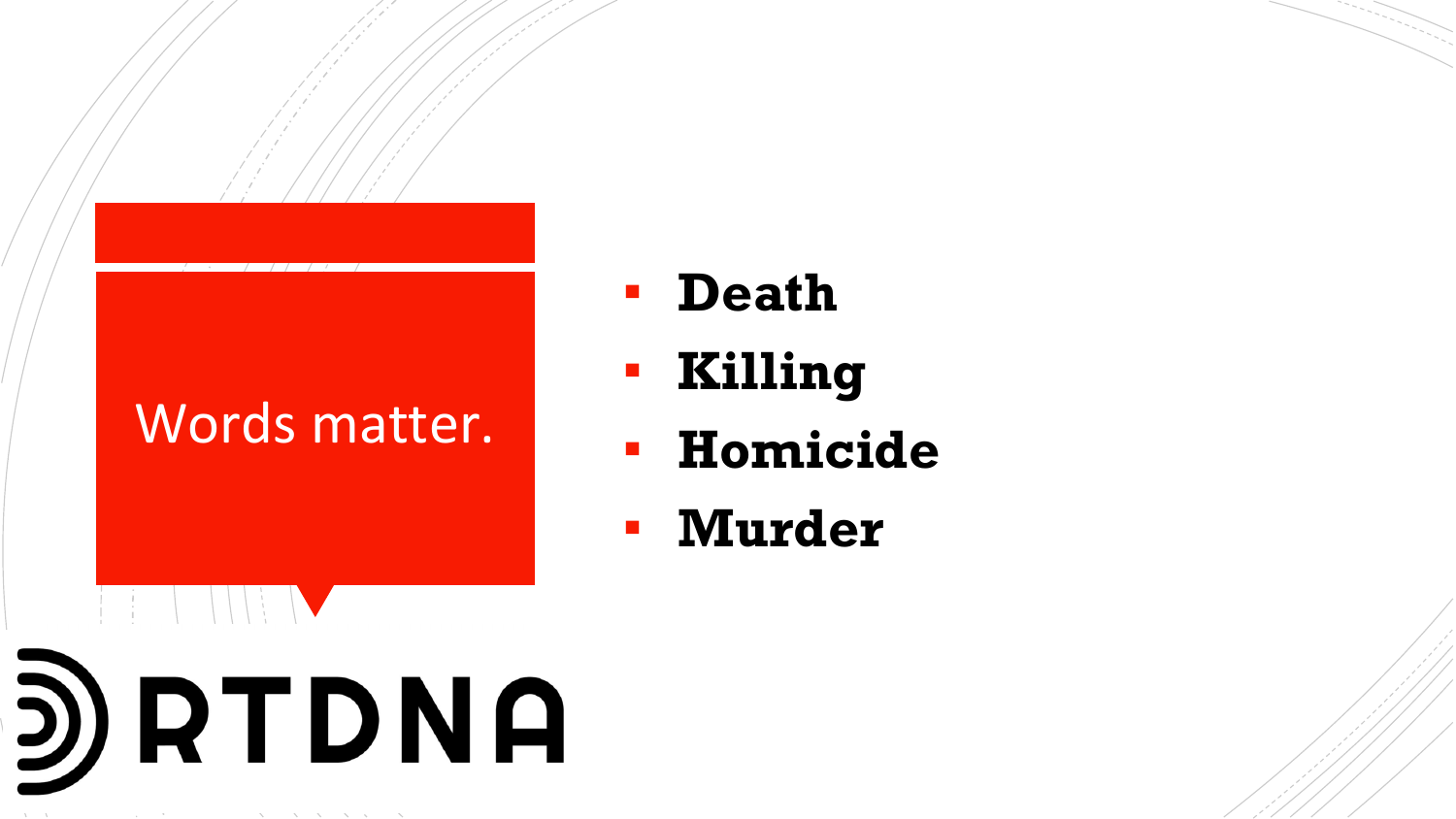- **Protest**
- **Demonstration**
- **Unrest**
- **Riot(ing)**
- **Uprising**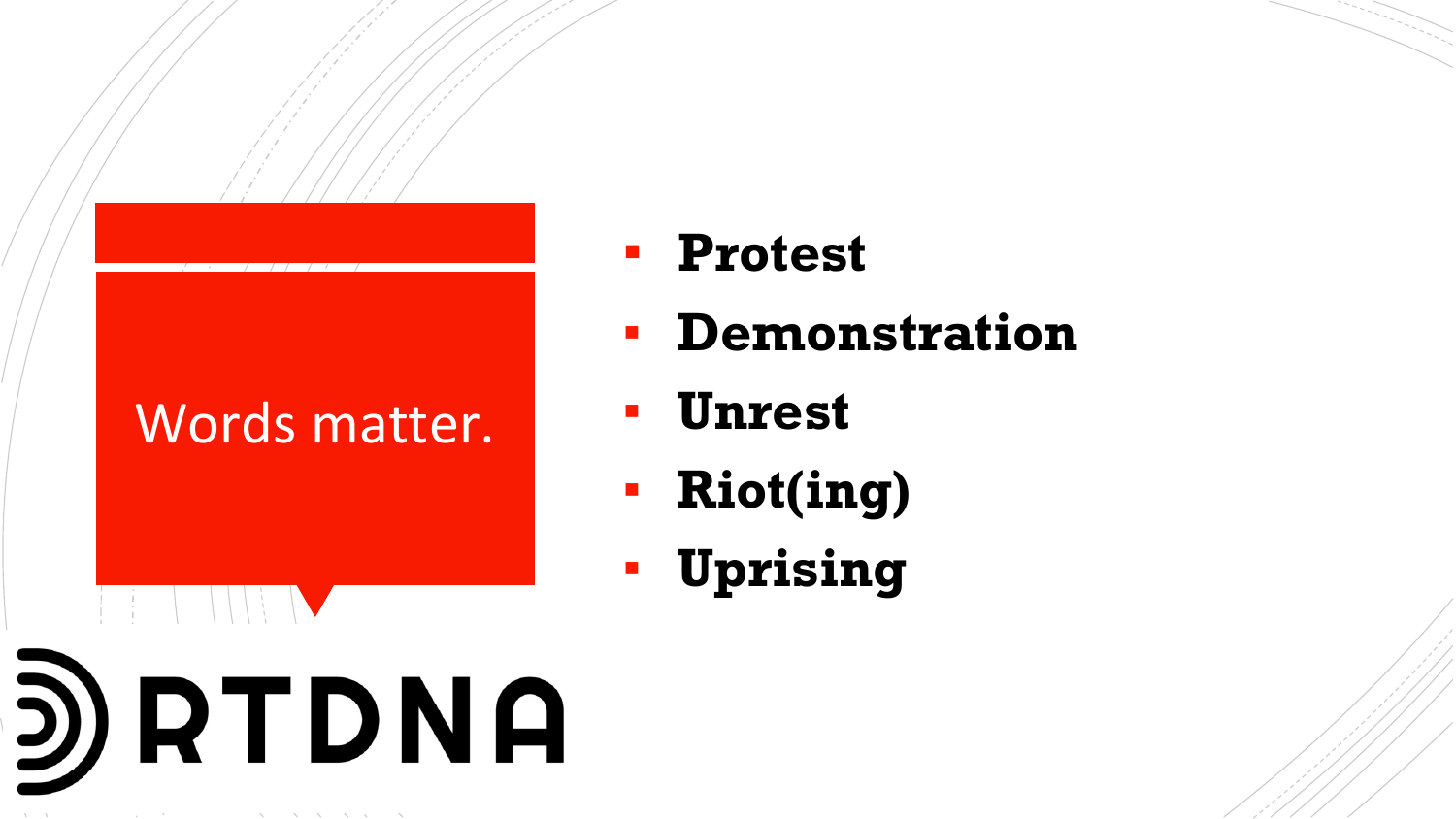- **Reforming**
- **Defunding**
- **Dismantling**
- **Abolishing**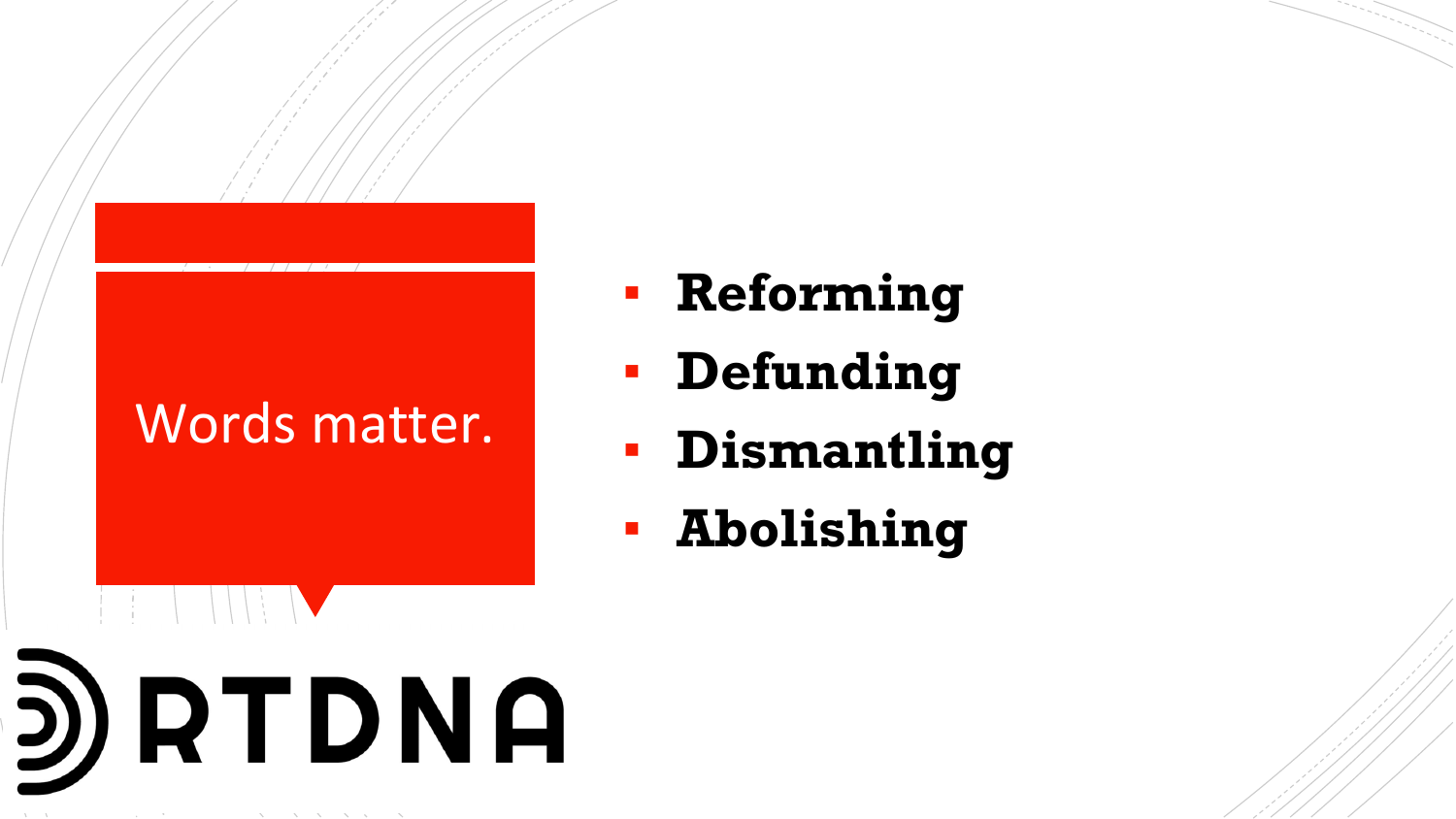D) RTDNA

# Words matter. ▪ **Racist/racism**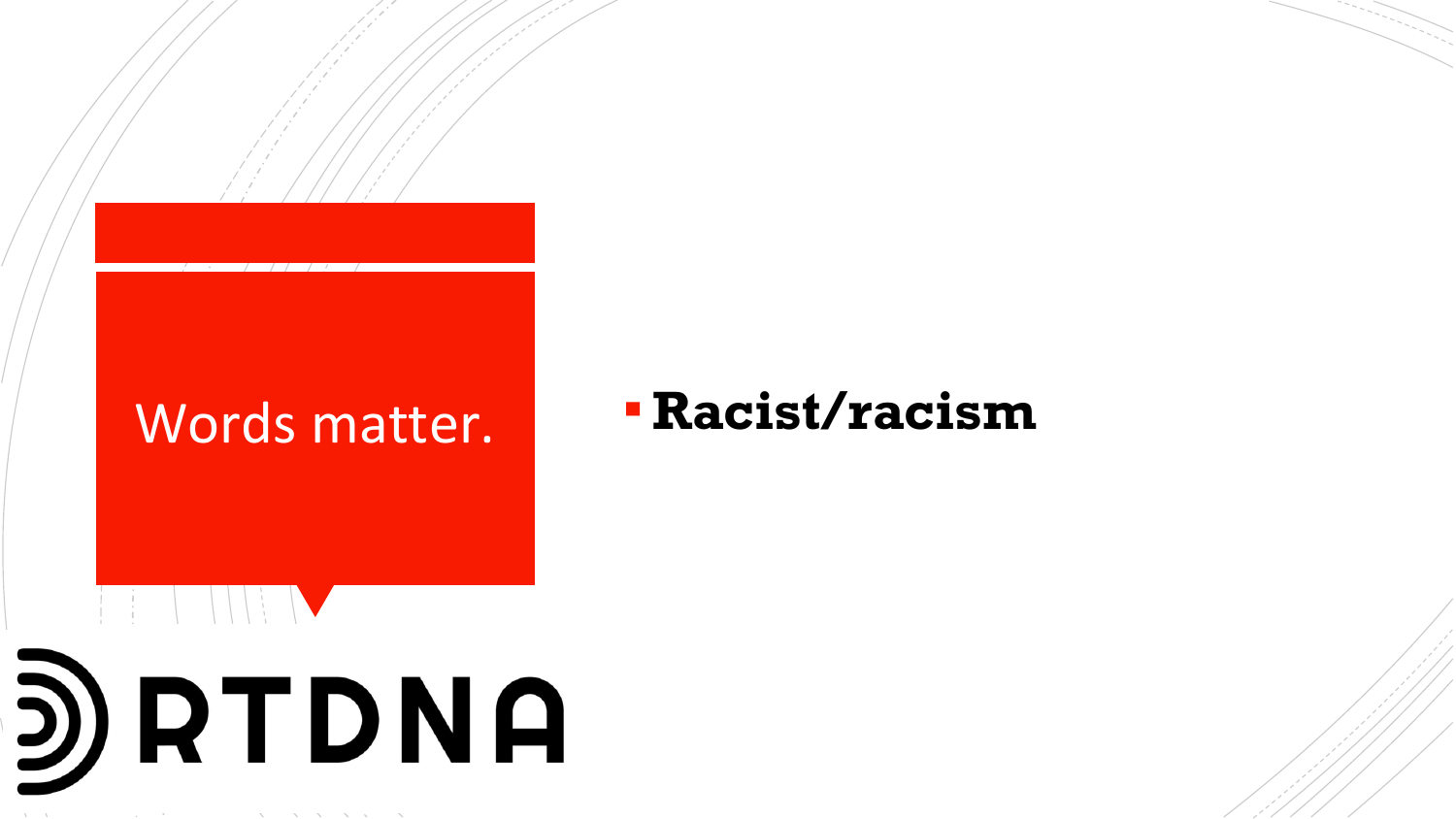D) RTDNA

"I understand the moral outrage behind wanting to slap this particular label on this particular president and his many incendiary utterances, but I disagree. Journalism may not have come honorably to the conclusion that dispassionate distance is a virtue. But that's the fragile line that separates the profession from the rancid, institutiondebasing cesspool that is today's politics."

*-- Keith Woods, chief diversity officer, NPR*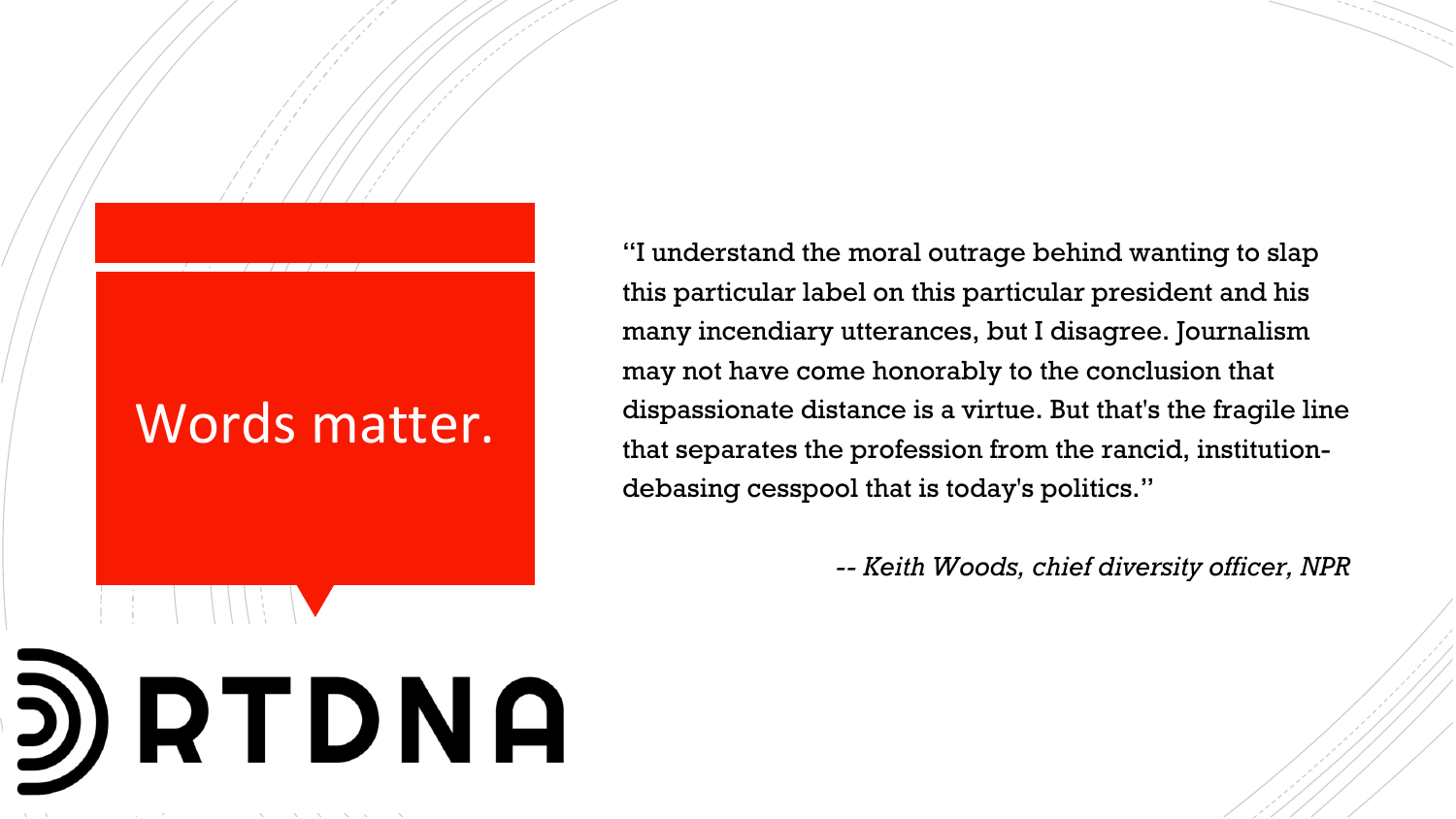D) RTDNA

"... Report. Quote people. Cite sources. Add context. Leave the moral labeling to the people affected; to the opinion writers, the editorial writers, the preachers and philosophers; and to the public we serve.

"We just have to do journalism."

*-- Keith Woods, chief diversity officer, NPR*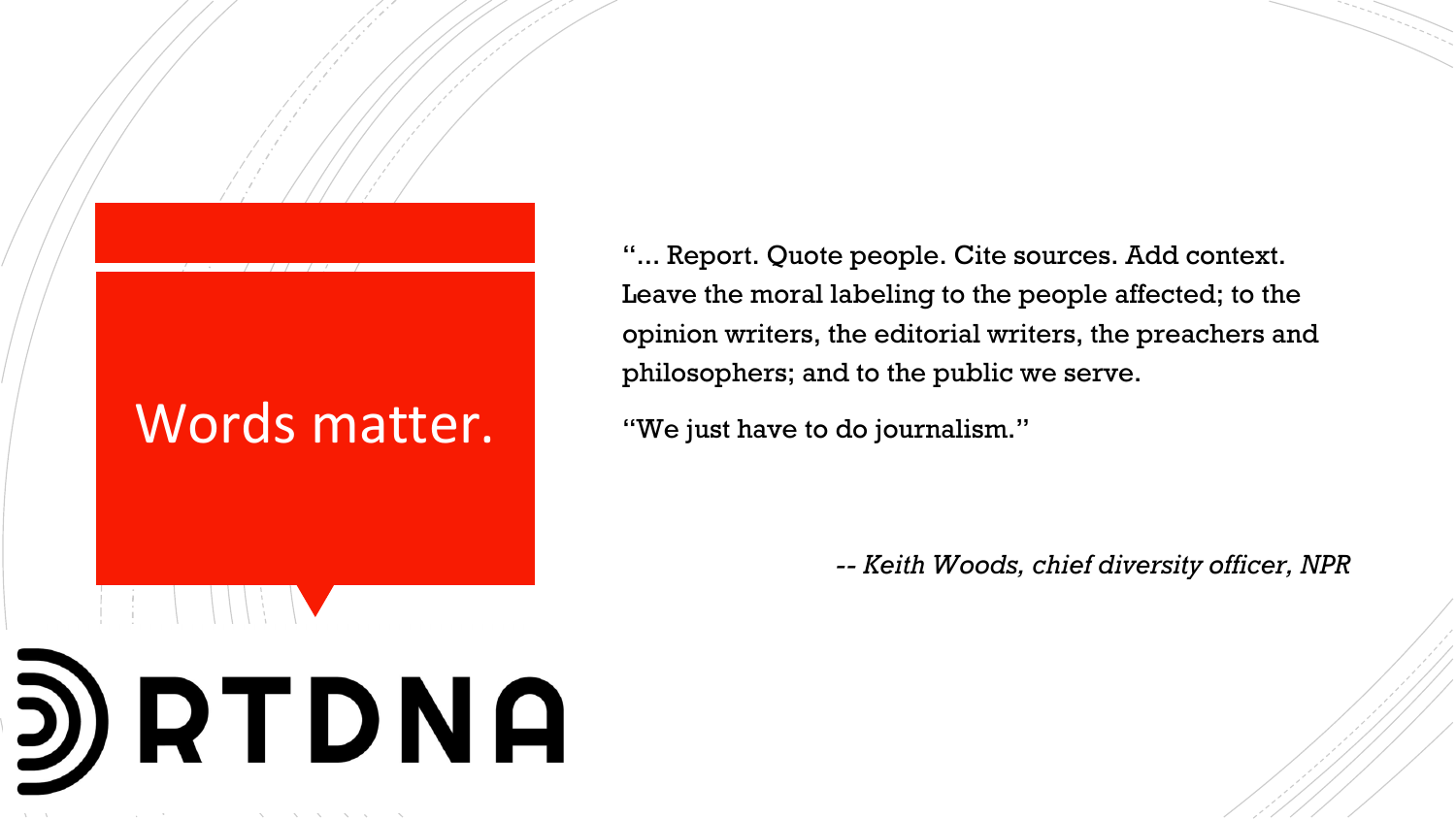- **Chemical irritants**
- **Tear gas**
- **Pepper spray**
- **Pepper balls**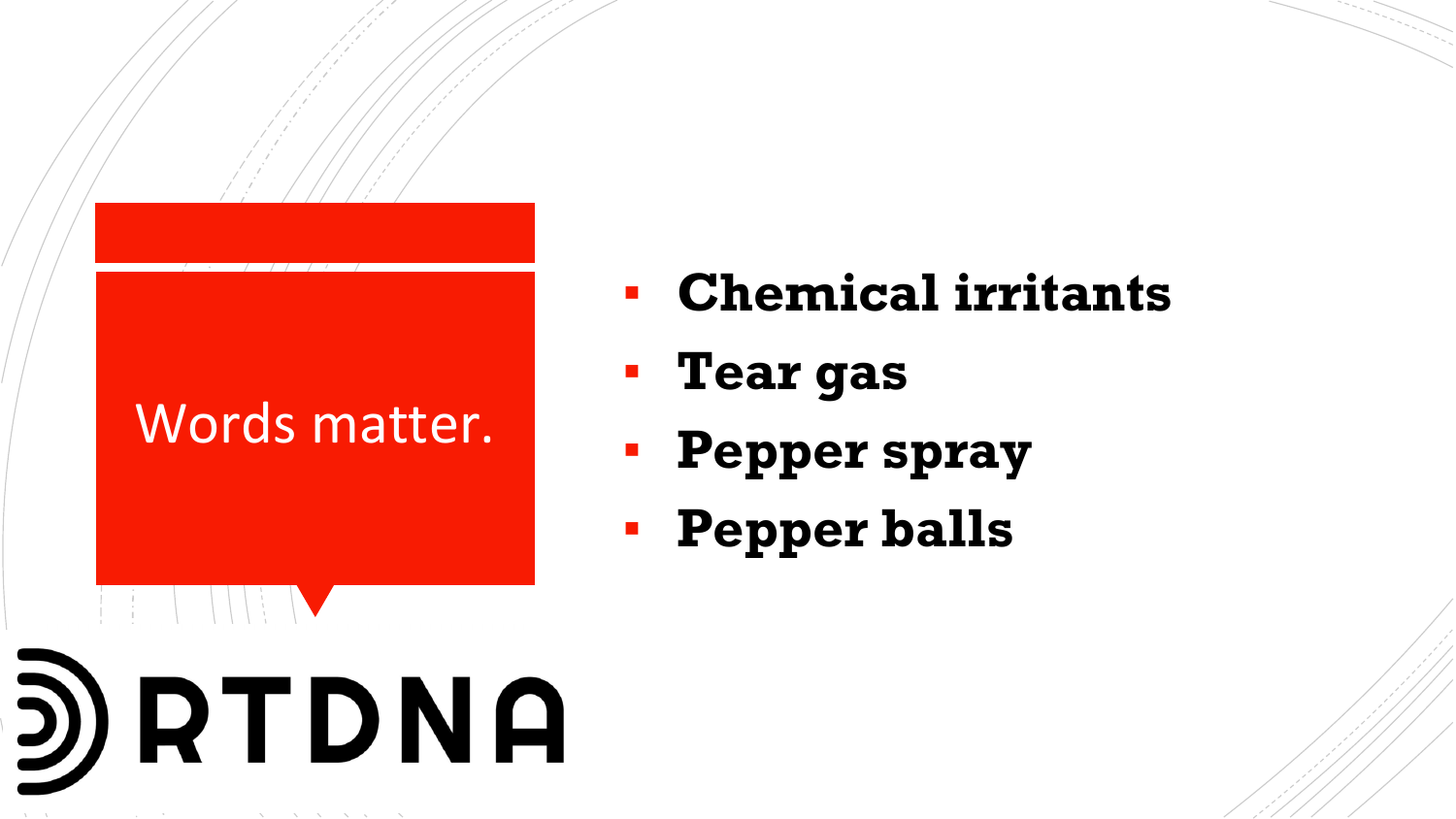- **Nightstick**
- **Truncheon**
- **Club**
- **Baton**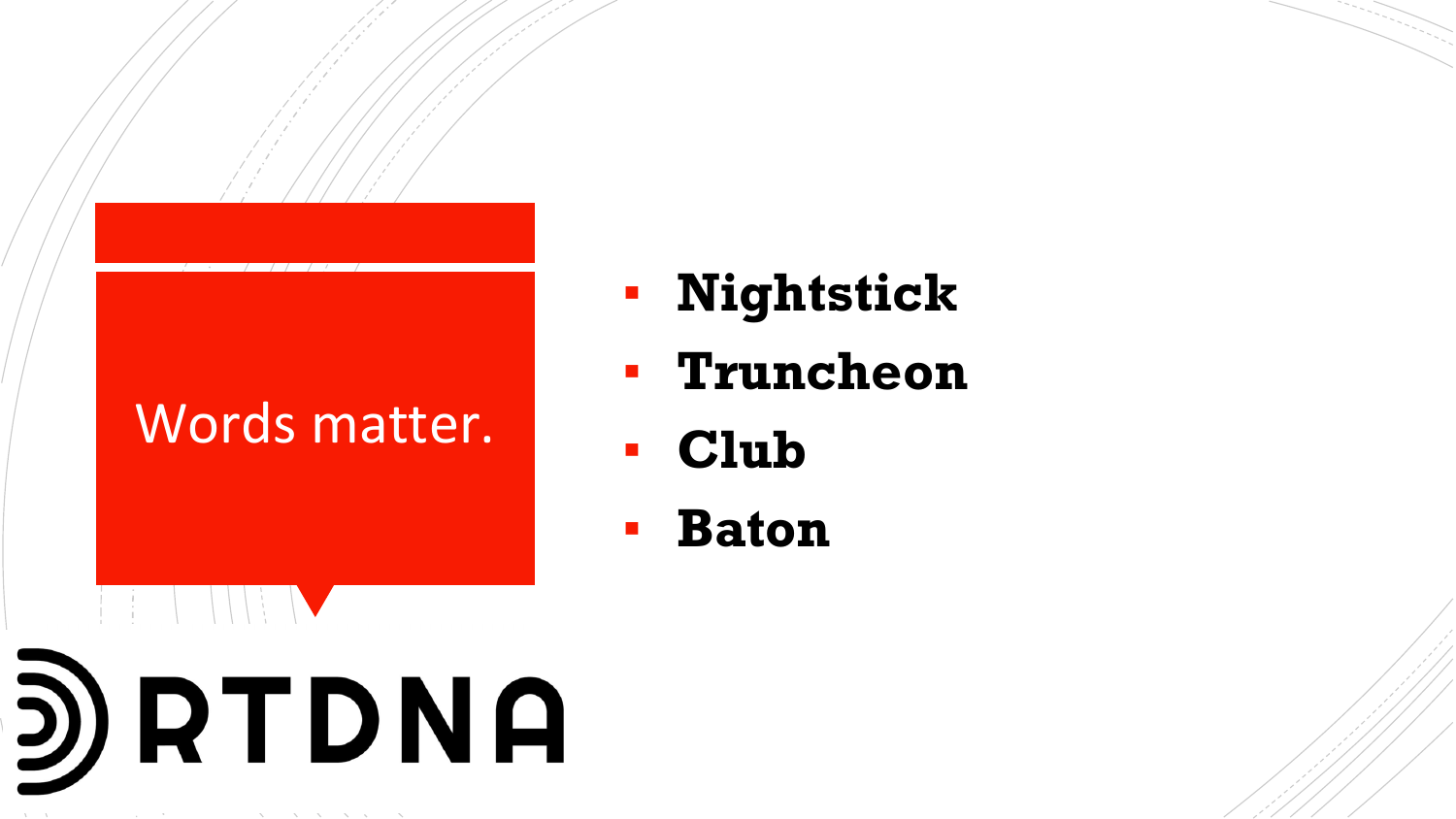- **Slashing**
- **Puncturing**
- **Strategic deflation**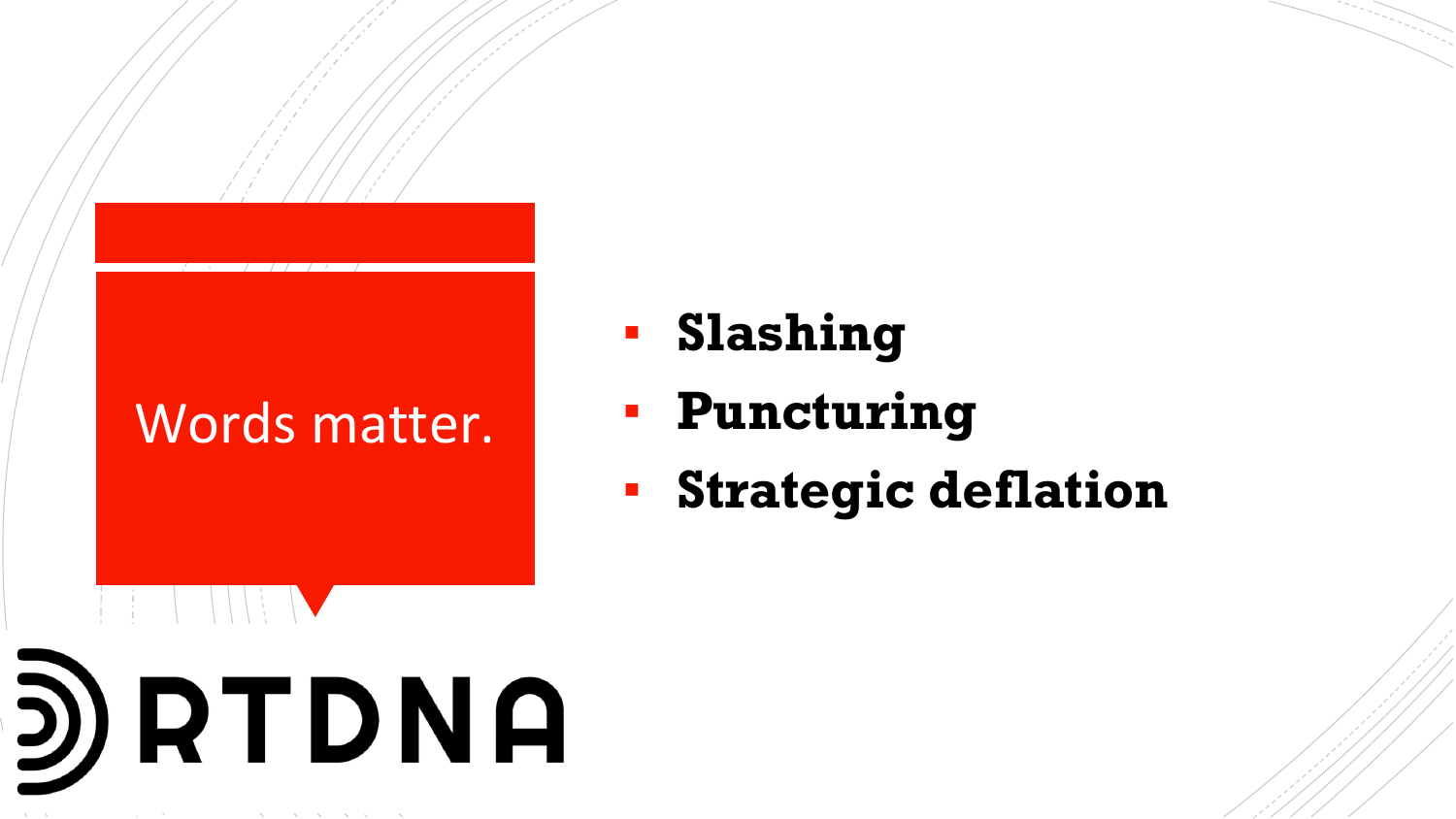D) RTDNA

"State Patrol troopers strategically deflated tires … in order to stop behaviors such as vehicles driving dangerously and at high speeds in and around protesters and law enforcement."

*-- Department of Public Safety spokesman Bruce Gordon (Star Tribune June 8, 2020)*